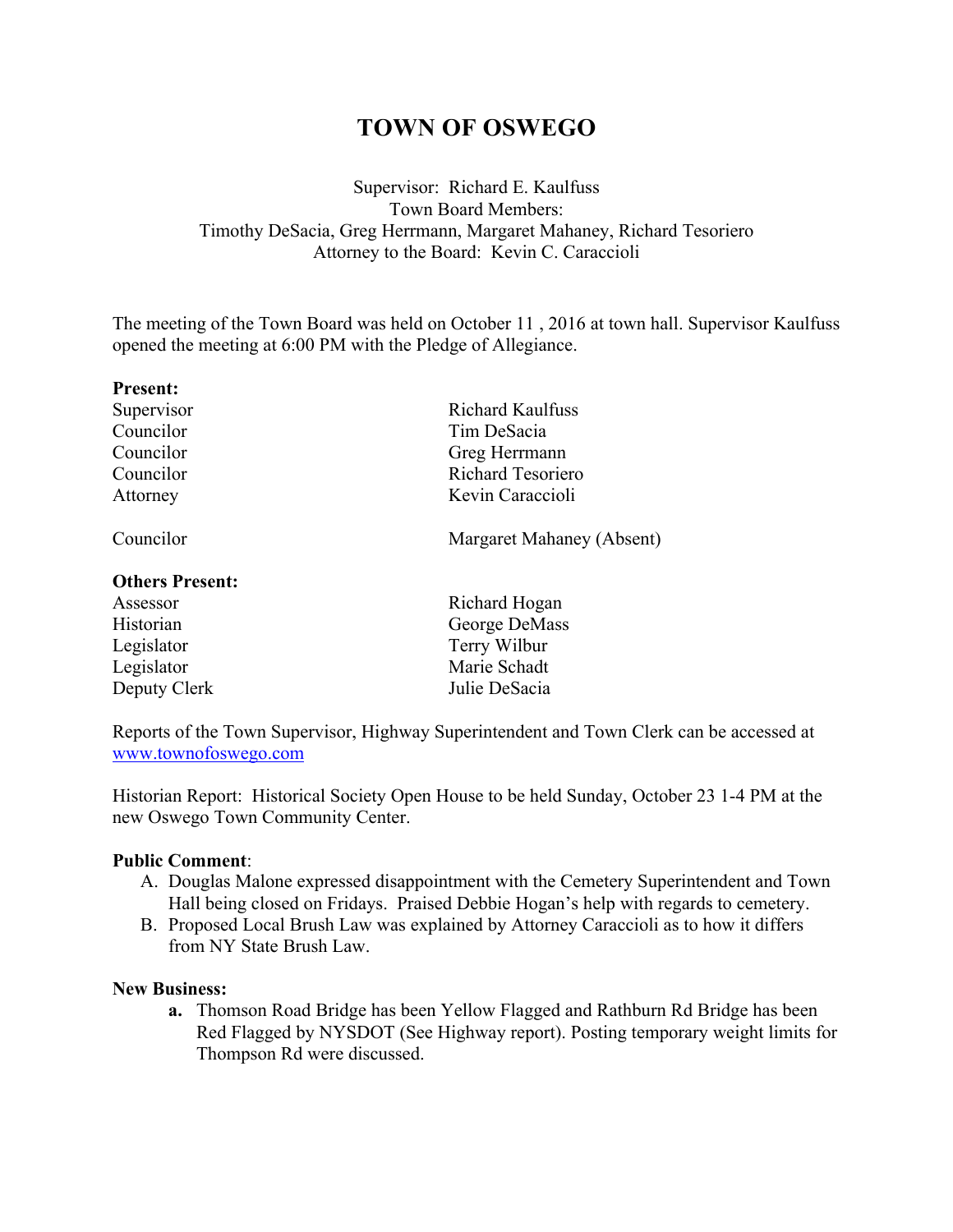## **October 11, 2016**

## **Resolution 2016-103** Approval of Minutes

On motion by Councilor Tesoriero, second Councilor Herrmann, the following resolution was adopted 4 Ayes, DeSacia, Herrmann, Kaulfuss, Tesoriero, 0 Nays. Resolved the Oswego Town Board approves the minutes from the September 16, 2016 meeting, the Supervisor's Financial Report, the Town Clerk's Report, the Code Enforcement Report, The Dog Control Officer's Report, and the Cemetery Report.

## **Resolution 2016-104** Audit of Claims

On motion by Councilor Herrmann, second Councilor Tesoriero , the following resolution was adopted 4 Ayes, DeSacia, Herrmann, Kaulfuss, Tesoriero, 0 Nays. Resolved the Oswego Town Board approves the bills on Abstract 10 as follows:

| \$28023.95 | $v314-v338$ |
|------------|-------------|
| \$99089.62 | $v160-v177$ |
| 0.00       |             |
| \$3537.42  | $v158-163$  |
| \$1328.30  | y161        |
|            |             |

## **Resolution 2016-105** Budget Modification

On motion by Councilor Tesoriero, second Councior DeSacia the following resolution was adopted 4 Ayes, DeSacia, Herrmann, Kaulfuss, Tesoriero, 0 Nays. Resolved the Oswego Town Board approves the following budget modifications:

To A2190 (Sale of Cemetery Lots) in the amount of \$3,600.00, to A2192 (Charges for Cemetery Services) in the amount of \$3,226.00, and to A8810.1 (Cemeteries – Personal Services) in the amount of \$6,826.00 to reflect increased fees and services received.

From A1620.4 (Building - Contractual) to A1620.41 (OCWA Maintenance) in the amount of \$1232.91.

From A1620.4 (Building - Contractual) to A5010.4 (Sup't of Highways - Contractual) in the amount of \$985.74.

From A8010.4 (Zoning - Contractual) to A3620.4 (Safety inspection - -Contrctual) in the amount of \$36.99

From DA5142.4 (Snow Removal - Contractual) to DA5110.4 (General Repairs-Contractual) in the amount of \$23020.15.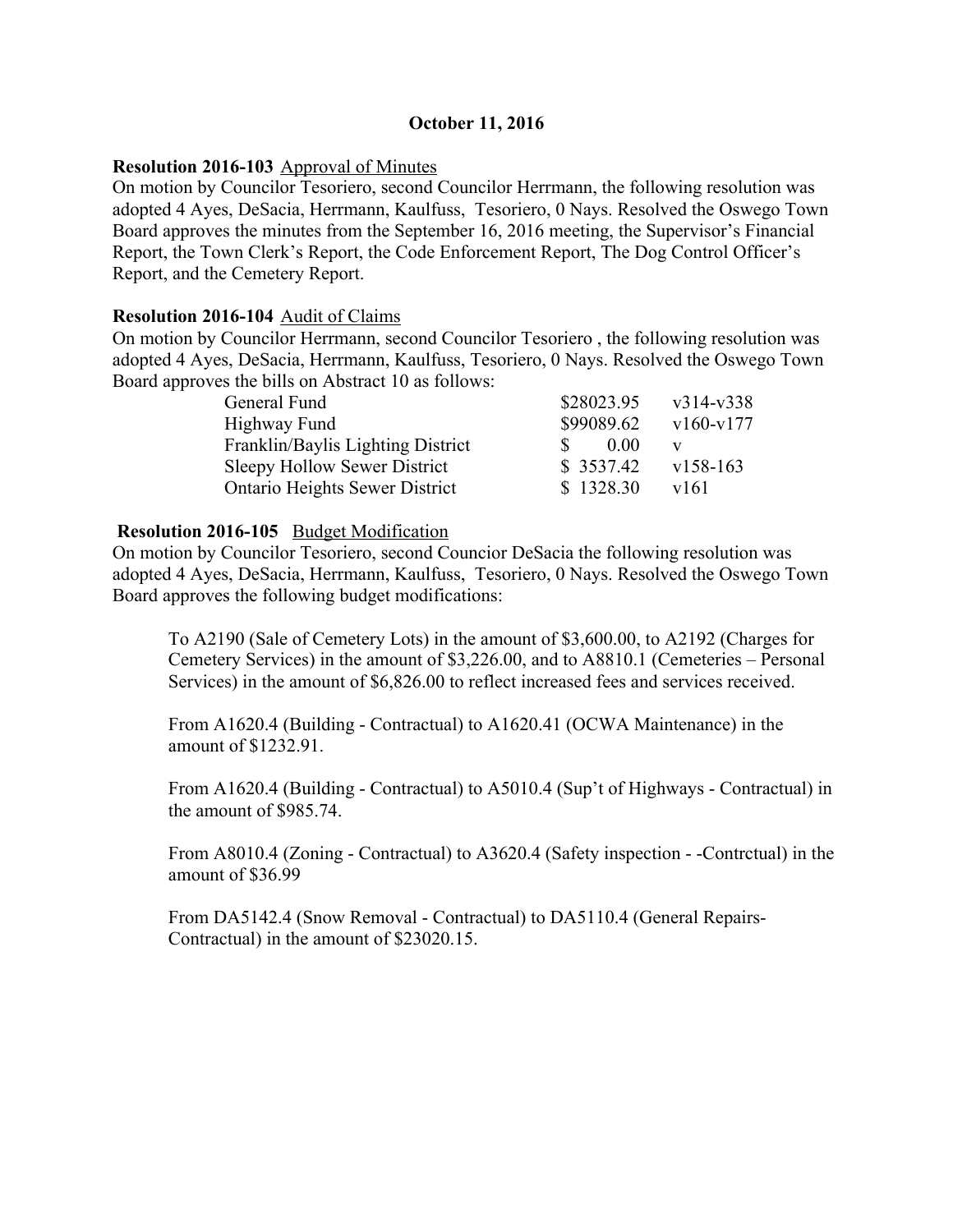## **October 11, 2016**

## **Resolution 2016- 106** Budget Modification

On motion by Supervisor Kaulfuss, second Councilor Tesoriero the following resolution was adopted 4 Ayes, DeSacia, Herrmann, Kaulfuss, Tesoriero, 0 Nays. Resolved that the Oswego Town approves the following budget modification:

From A9060.8 (Hospital & Medical Insurance) to DA9060.8 (Hospital & Medical Insurance) in the amount of \$15504.39 for retiree health benefit costs of employee formerly in highway dept.

## **Resolution 2016-107** JCAP Application

On motion by Councilor Tesoriero, second Councilor Herrmann, the following resolution was adopted 4 Ayes, DeSacia, Herrmann, Kaulfuss, Tesoriero, 0 Nays. Resolved the Oswego Town Board authorizes Justice Dodd and/or Sterio to submit a grant application to the Justice Court Assistance Program and further authorizes the Supervisor and a Justice to sign application.

## **Resolution 2016-108** Local Law Brush & Grass

On motion by Councilor Tesoriero, second Councilor Herrmann the following resolution was adopted 4 Ayes, DeSacia, Herrmann, Kaulfuss, Tesoriero, 0 Nays. Resolved the Oswego Town Board acknowledges the receipt of draft Local Law No 1-2016 to Regulate and Control the Spread and Growth of Grass, Weeds and Brush in the Town of Oswego, and has Scheduled a Public Hearing regarding this draft law on October 25, 2016 6PM

## **Resolution 2016-109** Local Lew to Override Tax Cap

On motion by Supervisor Kaulfuss, second Councilor Herrmann the following resolution was adopted 4 Ayes, DeSacia, Herrmann, Kaulfuss, Tesoriero, 0 Nays. Resolved the Oswego Town Board acknowledges the receipt of draft Local Law No 2-2016 to Override the NYS Tax Cap, and has scheduled a Public Hearing regarding this draft law on October 25, 2016 6:05 PM

## **Executive Session** 7:00-7:25 PM

On motion by Supervisor Kaulfuss, second Councilor Tesoriero the Board went into Executive Session to discuss labor agreement and personnel matters.

## **Adjournment 7:26PM**

On motion by Supervisor Kaulfuss, second Councilor Tesoriero the Board closed the meeting at 7:11 PM, 4 Ayes, DeSacia, Herrmann, Kaulfuss, Tesoriero 0 Nays.

Respectfully Submitted

Nikki Fowler Oswego Town Clerk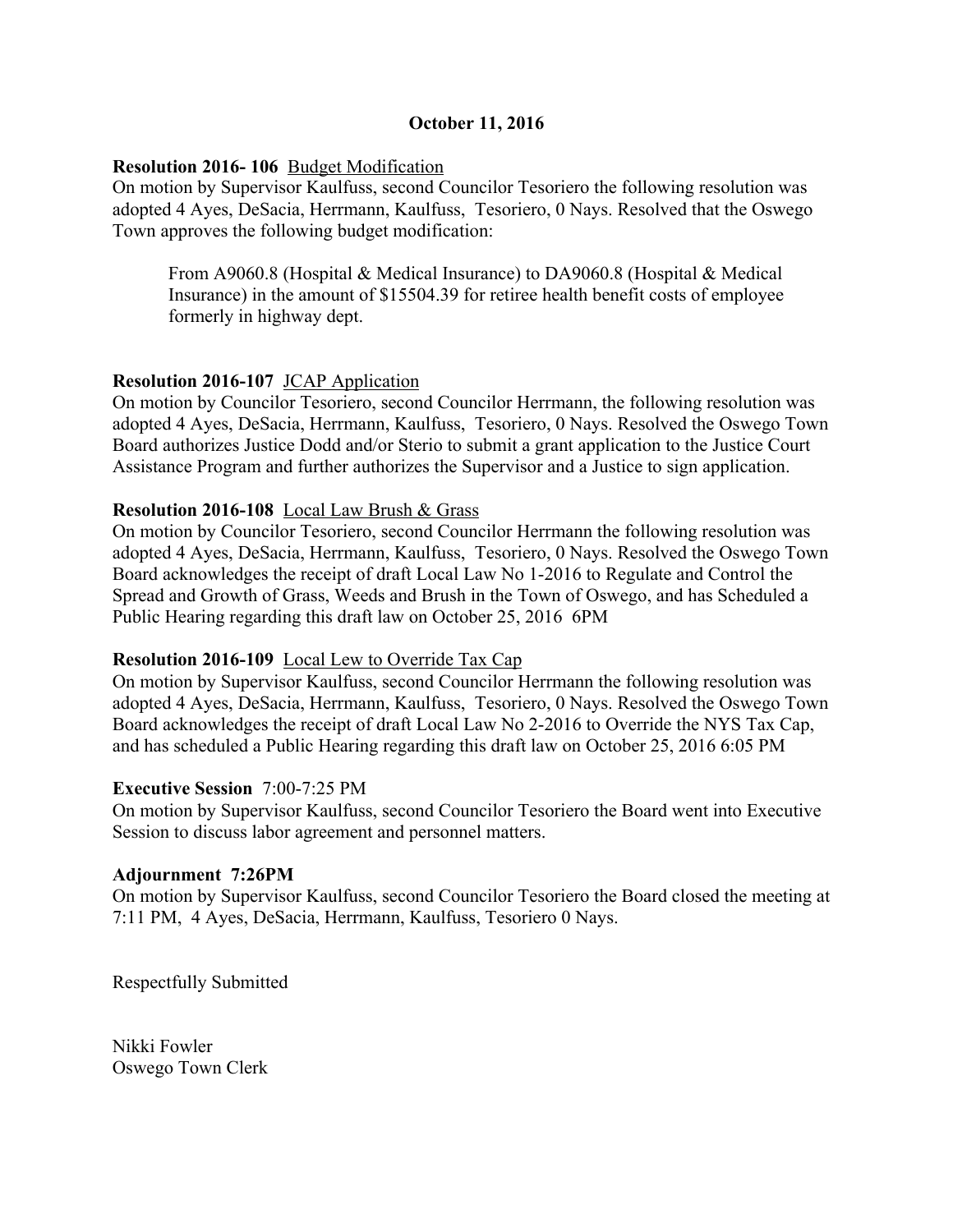August 9, 2016

Resolution #2016-82

**Budget Modifications** 

From A1420.4 (Attorney-Contractual) to A8010.4 (Zoning-Contractual) in the amount of \$562.50.

From A8010.1 (Zoning-Personnel Services) to A8010.4 (Zoning-Contractual) in the amount of \$200.00.

From A1440.4 (Engineering-Contractual) to SS1-8130.4 (Sleepy Hollow-Contractual) in the amount of \$898.31.